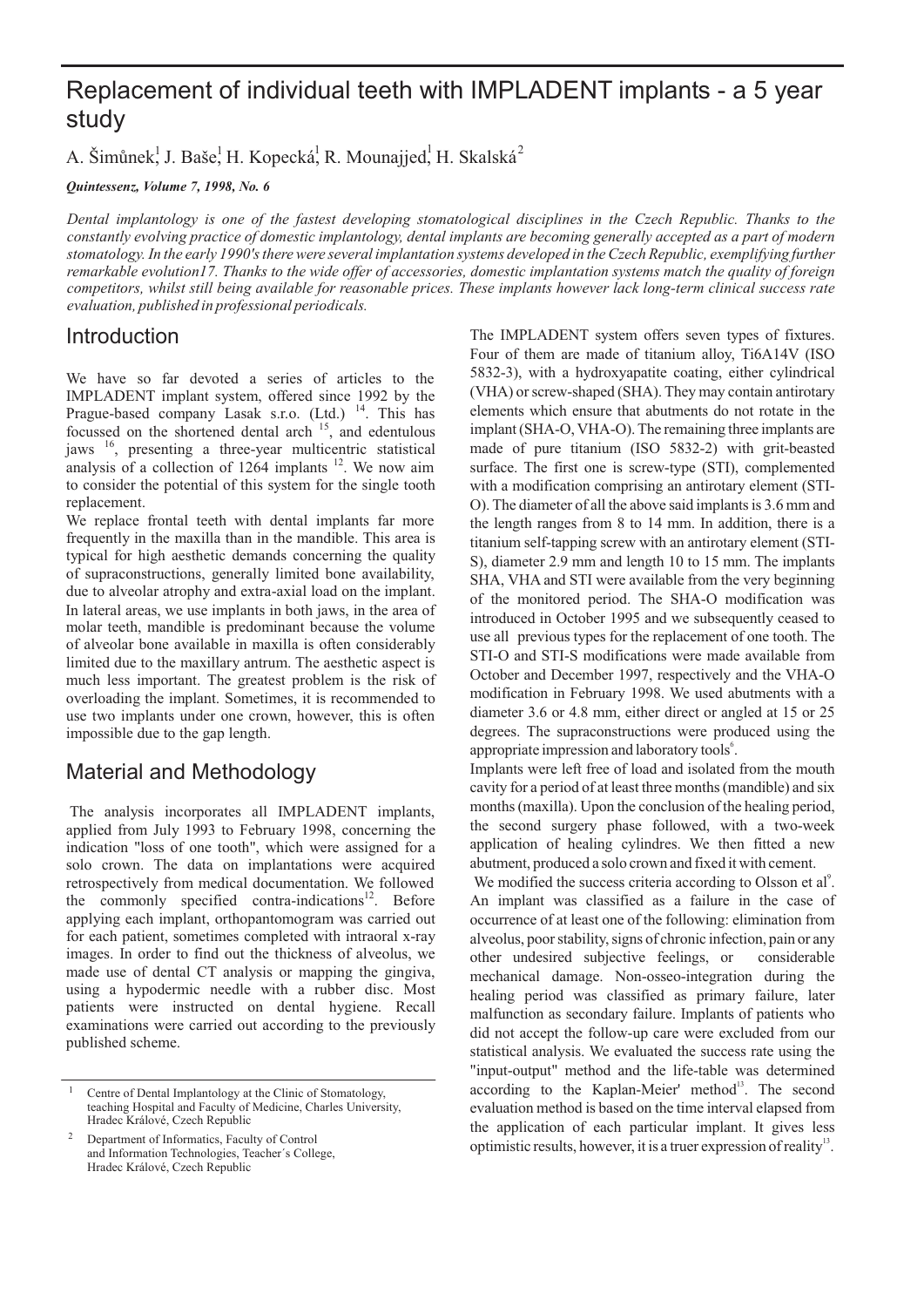

Diagram 1: Age structure of patients



Diagram 3: Length of implants applied

#### **Results**

We inserted 1212 IMPLADENT implants between June 1993 and February 1998. We used IMPLADENT implants with 148 (12.2%) patients (75 male and 73 female patients). One hundred and twenty-four patients had one tooth replaced, nine patients had two teeth replaced and in two cases, we replaced three teeth. Our group therefore comprised 135 patients. For further basic information, see Table 1, Diagram 1 details the age structure of the group.

Almost all of the implantations we carried out were delayed at least one year following the extraction of the tooth. In three cases, we carried out immediate or delayed immediate implantation, always in the frontal area of the maxilla, which in all cases turned out to be a success. In one case we replaced a tooth # 27 with two SHA 10 mm implants, bearing a single crown. We decided upon this option in order to avoid excessive load on the short implants in a poor-quality bone density D4.

For the type and length of implants used, see Diagrams 2 and 3. Ninety-eight (66.2%) implants were made in the maxilla and fifty (33.8%) in the mandible; for the exact location, see Figure 2. For frequency, see Diagram 4.

Twenty-three patients are still in the healing phase, which was completed amongst concerning the remaining 125 implants. We encountered primar y failure in three cases, in locations 24, 33 and 36. The extractions were carried out not later than during the second surgery phase. The remaining 97.6% of implants were successful. Secondary failure was reported in one implant, location 11,

which was extracted nineteen months after the application of the crown. The subsequent our-patient programme was not accepted by 29 patients (19.6%), with 19 tooth replacements in the maxilla and 10 replacements in the mandible. Other implants were monitored for an average period of 25.4 months from the implantation (ranging from 3 to 53 months) and 19.3 months after the application of



Diagram 2: Types of implants applied



Diagram 4: Implantation frequency

the crown (from 1 to 50 months). Based on the "inputoutput" analysis, a total of 95.0% of implantations were successful. The result was identical for both jaws. For the life-table, see diagram 5. Towards the end of the first and second year, the success rate reached 96.8%, dropping down to 96.8% during the third year. It subsequently remained unchanged.

#### **Discussion**

Comparison of statistical results between various publications often reveals a considerable discrepancies. We therefore consider the most reliable a comparison with the previously published three-year multicentric study of 1264 IMPLADENT implants, used for all implantological indications  $^{13}$ . The success of the healing phase (97.7%) was very close to our result  $-97.6\%$ . According to the "input-output" analysis, 97.7% of all implants were classified as successful after a period of thirty-six months. In our statistics, the success rate reached 95.0% after a period of fifty-six months. A more accurate result can be determined on the basis of a comparison of the life-table analyses, which take into account the actual monitoring period of individual implants. Within a three-year study<sup>1</sup> the success rates after periods of one, two and three years, were 97.2%, 94.8% and 92.6% respectively. Our result was 96.8% during the first and second year, and 94.8% after the third and fourth years. We compared literature resulsts by Malevez et al, $8 \text{ in order to analyse the topic of a one-tooth}$ replacement. Their evaluation focussed on 84 Branemark' implants, reporting 2.4% failure within a 5-year period, always during the first year after the implantation itself. Becker et.al. <sup>1</sup> evaluated 24 Brånemark' implants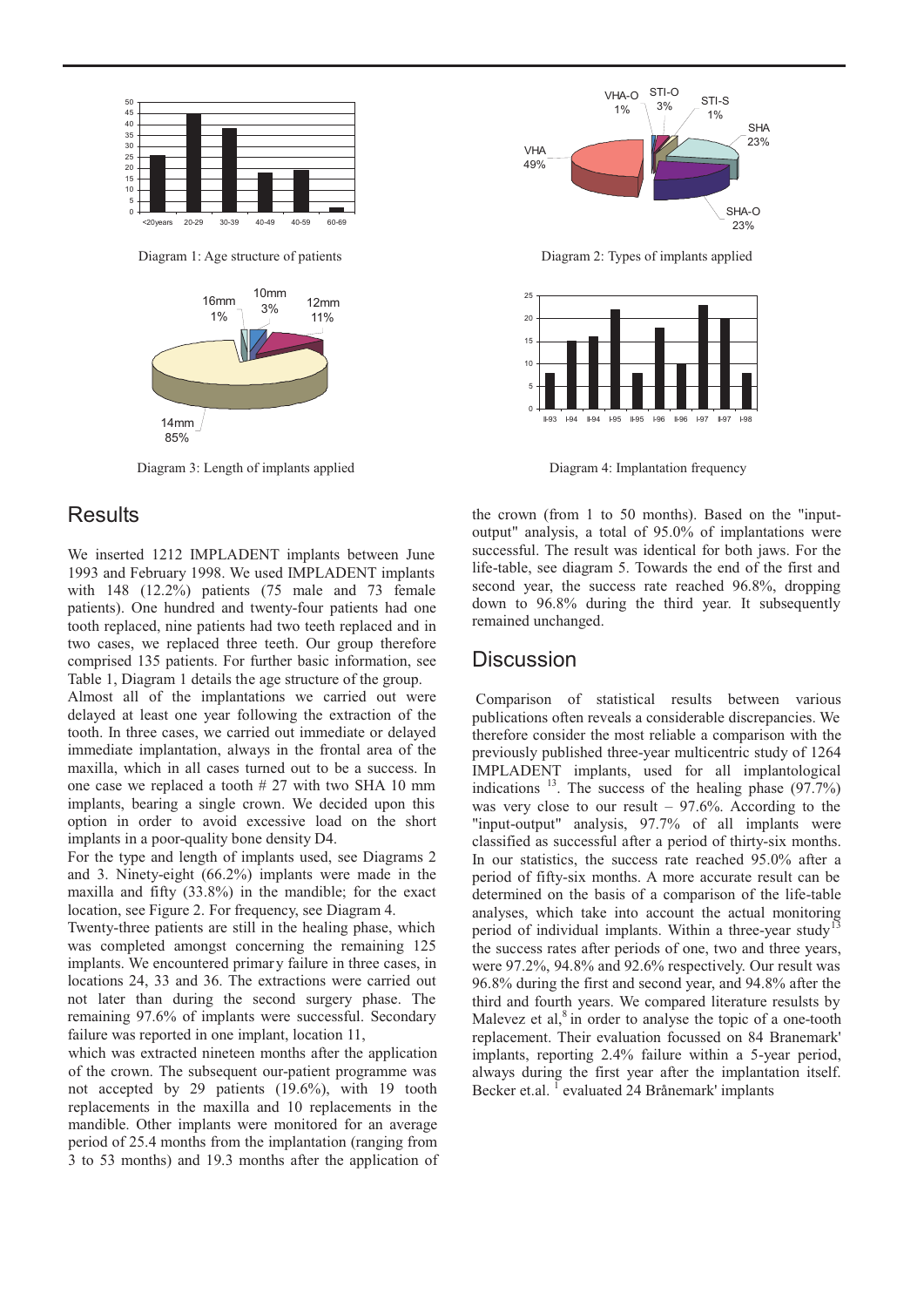Tab. 1: Basic data on patients

| number          |                          |
|-----------------|--------------------------|
| <b>Total</b>    | 135                      |
| male patients   | 68 (50.4%)               |
| female patient  | $67(49.6\%)$             |
| age             |                          |
| Average         | 31.7 years (15-63 years) |
| male patients   | 31.8 years (16-53 years) |
| female patients | 31.6 years (15-61 years) |

with the same indication. After a period of one year, they achieved a success rate of 95.7%. Klemke et.al.  $\frac{7}{1}$  indicate a 90.0% success rate of one-tooth replacements after 10 years, based on an analysis of 236 implants.

The minimum age for successful implantation is limited by the complete development of the facial skeleton<sup>3</sup>. It is quite difficult to determine such an age for a particular patient, therefore the age limit has been generally set at 18 years for boys and 16 years for girls. Although we did not strictly adhere this principle, we encountered no complications. Brungolo et al.<sup>3</sup> present a case report in which they document the "wandering" of implants due to the growth of facial skeleton in case of implants in the maxilla frontal area, for 11.5 to 13 year olds.

Unlike a majority of our dentists and patients, we are convinced that a good quality replacement of one tooth with an implant in a visible section of the denture is one of the most demanding tasks within dental implantology, requiring much more experience and skill than the majority of other operations encountered. In case of advanced alveolus atrophy, we recommend preparation of the implant bed in parallel with the alveolus palatal lamella, i.e. disregarding the relation of the implant and abutment macrodiagonal. In case of the replacement of an upper front tooth, we consider the spacial requirements of the abutment and supraconstructions $12$ . Too large a location of the implant will lead to an aesthetic problem, which is hard to repair. In case of palatal localisation, the area for abutment can get blocked with the lower incisor teeth, particular during a "deep bite", and subsequently, the implant has poor effectiveness.

We consider it necessary to use implants and abutments with antirotary elements, consisting of an octagonal abutment base, which engages in the implant. The abutment is connected to the implant with a fixation screw. One of the most serious problems concerning the replacement of a frontal tooth is how to ensure a natural look in the area of marginal gingiva, and reconstruct the septal gingiva ("red aesthetics") $11$ . The fundamental prerequisite is the subgingival modification of the supraconstruction, i.e. sufficiently deeply implanted abutment step and the gingival edge of the crown  $1, 4, 7$ . The location and configuration of marginal gingiva is based on the localisation and shape of the cut during the implantation's second surgery phase. The more palatal the cut is, the longer the vestibular lap and the transmission between the gingiva and crown shifts in the incisal

direction. We do not recommend excising the gingiva with trephine, particularly because the good-quality keratinised soft tissue is thus destroyed. Ideal model of the septal gingiva is a very demanding process. Its appearance is influenced particularly by the original conditions of the gingiva prior to implantation, an efficient cut during the first and second surgery phase and the shape of the temporal resin crown. We haven't yet carried out the newly described papilla reconstruction using a free fibrous  $graff<sup>2</sup>$ .



Diagram 5: Life-table according to the Kaplan-Meier's method. The timing of X-axis is expressed in months.

With respect to the submerged abutment step, the supraconstruction impression must be carried out immediately upon the abutment is fitted. Impression copings<sup>6</sup> are a great advantage, since retraction of the gingival edge using other common means is not very effective. In case of angulated abutment, we make use of special impression post<sup> $6$ </sup>, with which we are able to copy only the position of the implant's anti-rotary octagon. We then make the model on a titanium abutment of the same type which has been inserted in the patient's mouth. If the abutment is individually adjusted, we transfer it from the mouth to the plaster model, and replace it temporarily with a healing cylinder.

At first, we make a temporary resin crown. It adapts conveniently the gingival channel, and  $-$  as a result  $-$  the crown can be buried deep and broad. Besides, the production of the temporary crown is fast and the patient is able to specify his/her aesthetic requirements. We make imprints for the final crown after a two-week period. It is recommended to imitate the soft tissue with resilient modelling matter, which becomes part of the plaster model<sup>2</sup>. The flexible gingiva model is a true reproduction of the actual mouth situation, enabling us to imitate precisely the crown's cervical section. For biological, mechanical and aesthetic ("white aesthetics") reasons, we prefer metallo-ceramics rather than crowns with plastic facet. We have not had the opportunity to make any allceramic crowns.

In the frontal area, we prefer abutments with a diameter 3.6 mm<sup>6</sup>, while in lateral areas, we consider the 4.8 mm diameter<sup>6</sup> to be more convenient. We try to avoid temporary solo crowns. Even the top-quality foreign implantation systems suffer from frequent complications caused by thin fixation screws<sup>1</sup>.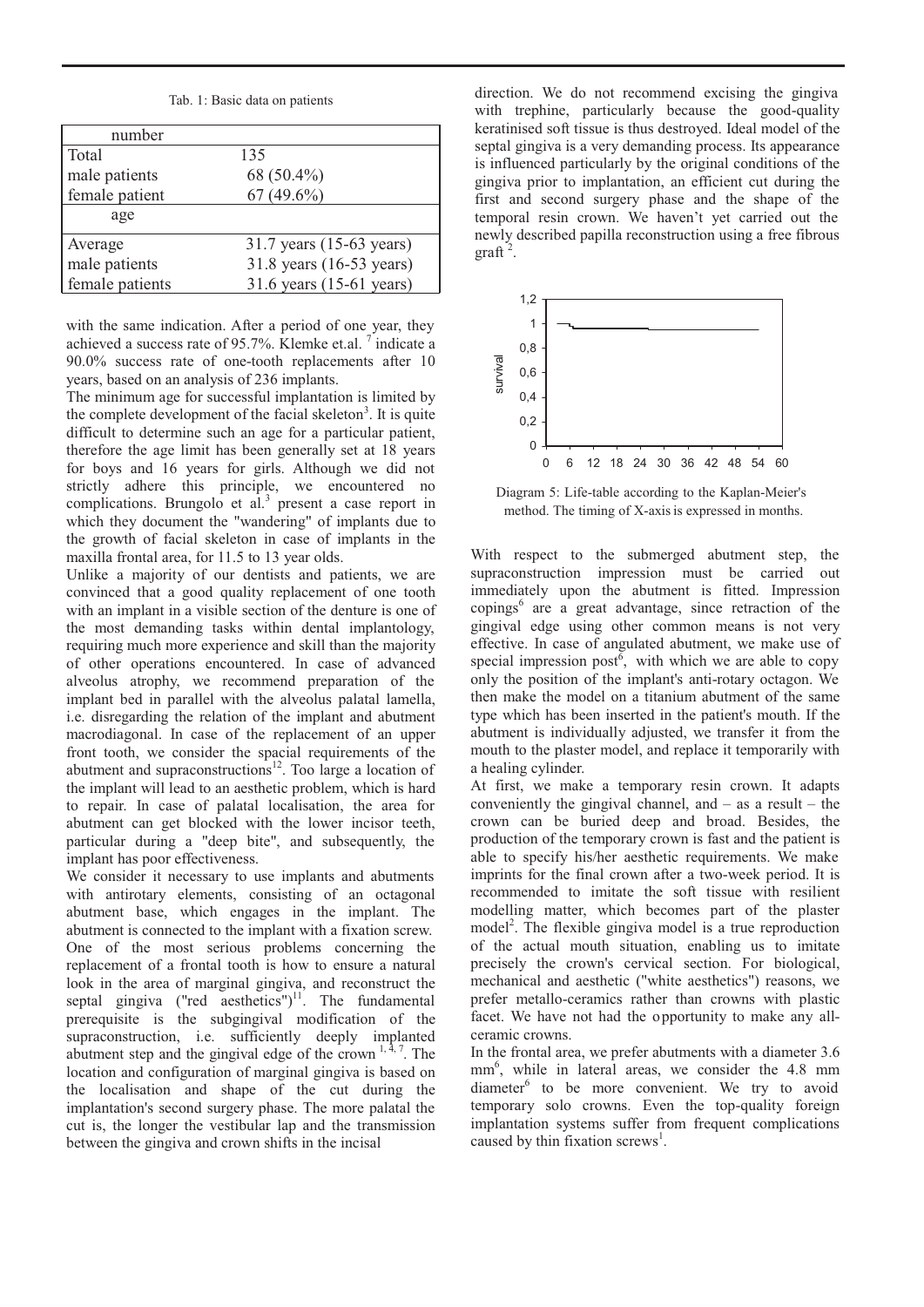Crowns of distal teeth reach the gingival or slightly supragingival level. On one hand, we thus deviate from the optimal supraconstruction shape. However, patients find their oral hygiene much easier. We opt for an anatomic shape of the crown with implanted gingival edge only upon a request of the patient. This is also possible only in case that adequately high soft tissue is available, allowing such implantation. In foreign literature, we come across implantation of crown steps in the molar area much more often, based on growing aesthetic requirements.

In any case, molar crowns must be reduced vestibuleorally, in order to reduce the load on the implant. When replacing a last tooth in a row, we apply the so-called moral pre-molarisation. The cervical parts of pre-molar and molar teeth are modelled in order to enable the use of an interdental toothbrush. One of the most critical requirements is to carefully articulate the supraconstruction on both the working and balancing side, in order to ensure smooth transmission between the centric relation and the habitual occlusion (the so-called long centric)<sup>10</sup>. The contact between a supraconstruction and the antagonist should be as light as possible. This is due to the risks of excessive load and exclusion of an implant subject to excessive chewing pressure.

In case of a replacement of one-tooth, we can always opt for one of the traditional alternatives. It is possible to make use of the classic fixed bridge, temporary prosthesis, orthodontic gap cover or adhesive bridge<sup>12</sup>. Dental implants are without any doubt the truest imitation of the original anatomic situation – a crown that is isolated from adjacent teeth and supported by its own radix. The largest advantage, i.e. protection of the intact hard dental tissue, is opposed by the considerable financial cost, anatomic and hygienic requirements concerning the situation within the mouth cavity, time demands and the imminent risk of failure.

The fears of major surgery are unsubstantiated, as the invasiveness of the operation is minimal and there is a surprisingly low rate of postoperative complications. All patients have their own choice; we only recommend what we consider to be the best solution. If they opt for dental implants, we can assure excellent results, from the perspective of both function and appearance (see also Figures 2, 3, and 4). Our medium term study reveals that the IMPLADENT system is convenient and reliable.

## **Conclusion**

The study focuses on the topic of single tooth replacements using IMPLADENT dental implants. It references previous publications dealing with this implantation system. The authors draw our attention to specific problems of this particular procedure and present solutions based on the IMPLADENT system. Within the statistical section, the study presents 148 implants inserted over a period of 56 months. Implants were monitored during an average period of 25.4 months. Osseointegration was successful for 97.6% of all implants, based on the final "input-output" evaluation, 95.0 % of all implants were successful. There was no considerable statistical difference between implants applied in the maxilla and the mandible. According to the Kaplan-Meier's analysis, the success rate reached 96.8% after the first and second year, dropping down to 94.8% during the third year, without any further changes. The results are comparable to similar reports of foreign authors involved in the application of prestigious implantation systems. The authors conclude that replacement of single teeth using dental implants is one of the most complex and difficult tasks in stomatology. The IMPLADENT system exhibited adequate reliability over a medium time horizon, and convenient for the patient under consideration.





Fig. 3: Patient from Fig. 3, viewed from the perspective of "white aesthetics" …



Fig. 1: Implant localisation Fig. 2: Panoramic X-ray after a replacement of tooth # 11 of a seventeen-year old girl.



Fig. 4: … and from the perspective of "red aesthetics" much more demanding for the implantologist.